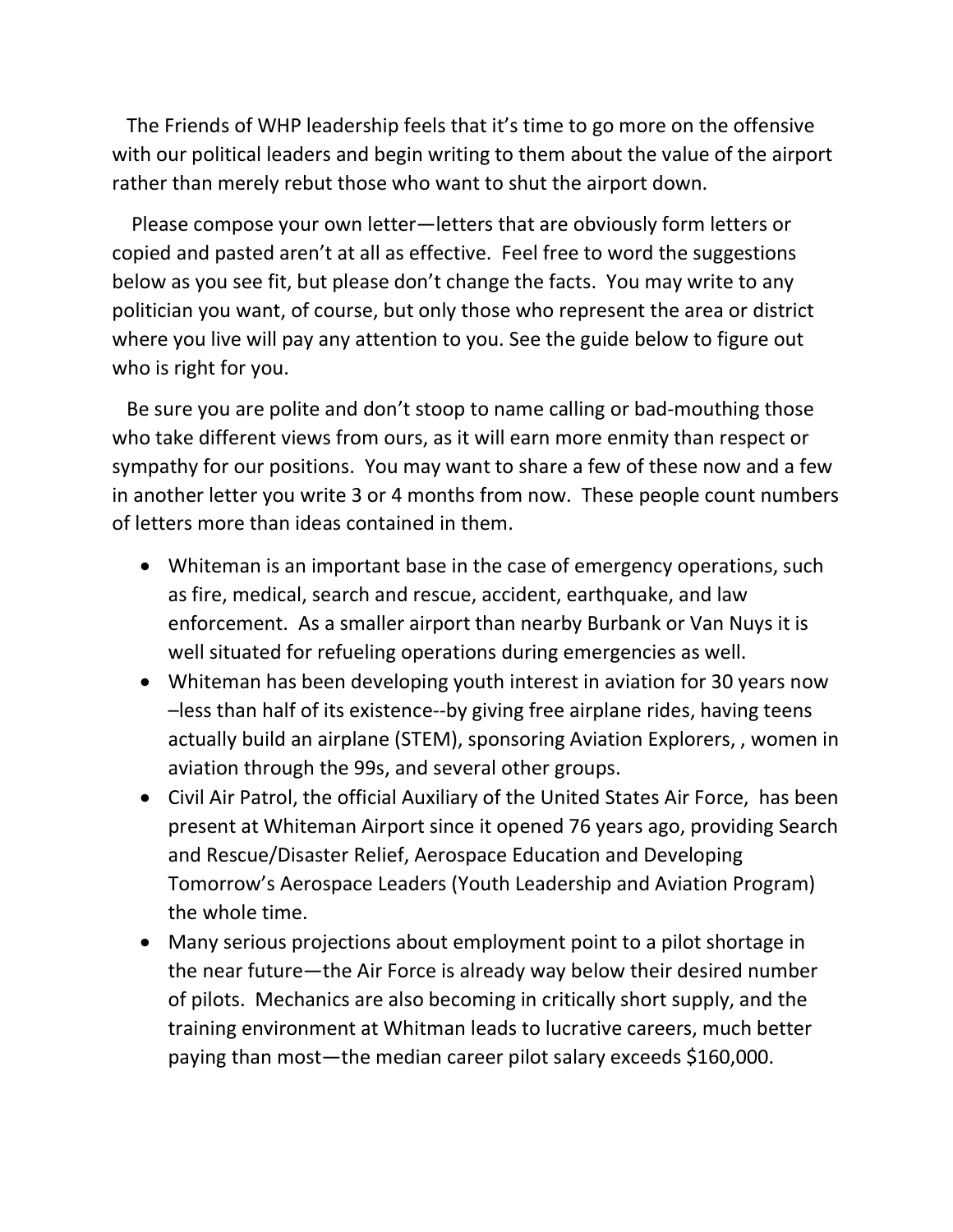- Whiteman is home to over 30 businesses that employ nearly 500 people. The direct payroll of over \$39 million has a multiplier effect on other businesses and jobs that is significantly larger than that. The total economic output; direct, indirect and induced; exceeds \$112 million.
- Many businesses base their helicopters here, providing a home for many news and traffic reporters. The noise they make is shunned at Van Nuys and Burbank, but they do their best to fly as quietly as possible whether here or elsewhere.
- You can probably estimate the property, sales, use, business, and employee income taxes better than can I.
- As a reliever airport Whiteman houses over 600 aircraft, which if transferred to Burbank or Van Nuys would not fit well with the type of aircraft operations those airports support.
- Leaded fuel is a technically complex issue, but is within a year or more likely two of being phased out at Whiteman. There are already of number of electrically or solar powered airplanes operating here, which are perfect for a training environment, and that fleet will only grow.

Below is a list of Federal, State, County and City Officials who are elected from the area including Whiteman Airport. Some of them, Robert Hertzberg in poticular are running for elected office this year for positions which will have a large influence on the airport's future. Make sure our voices are heard loud and clear.

Contact:

Federal Dianne Feinstein Senator (D) CA Los Angeles Office 11111 Santa Monica Boulevard Suite 915 Los Angeles, CA 90025 Phone: (310) 914-7300 Senate Subcommittee on Commerce, Justice, Science, and Related Agencies

Senate Subcommittee on Transportation, Housing and Urban Development, and Related Agencies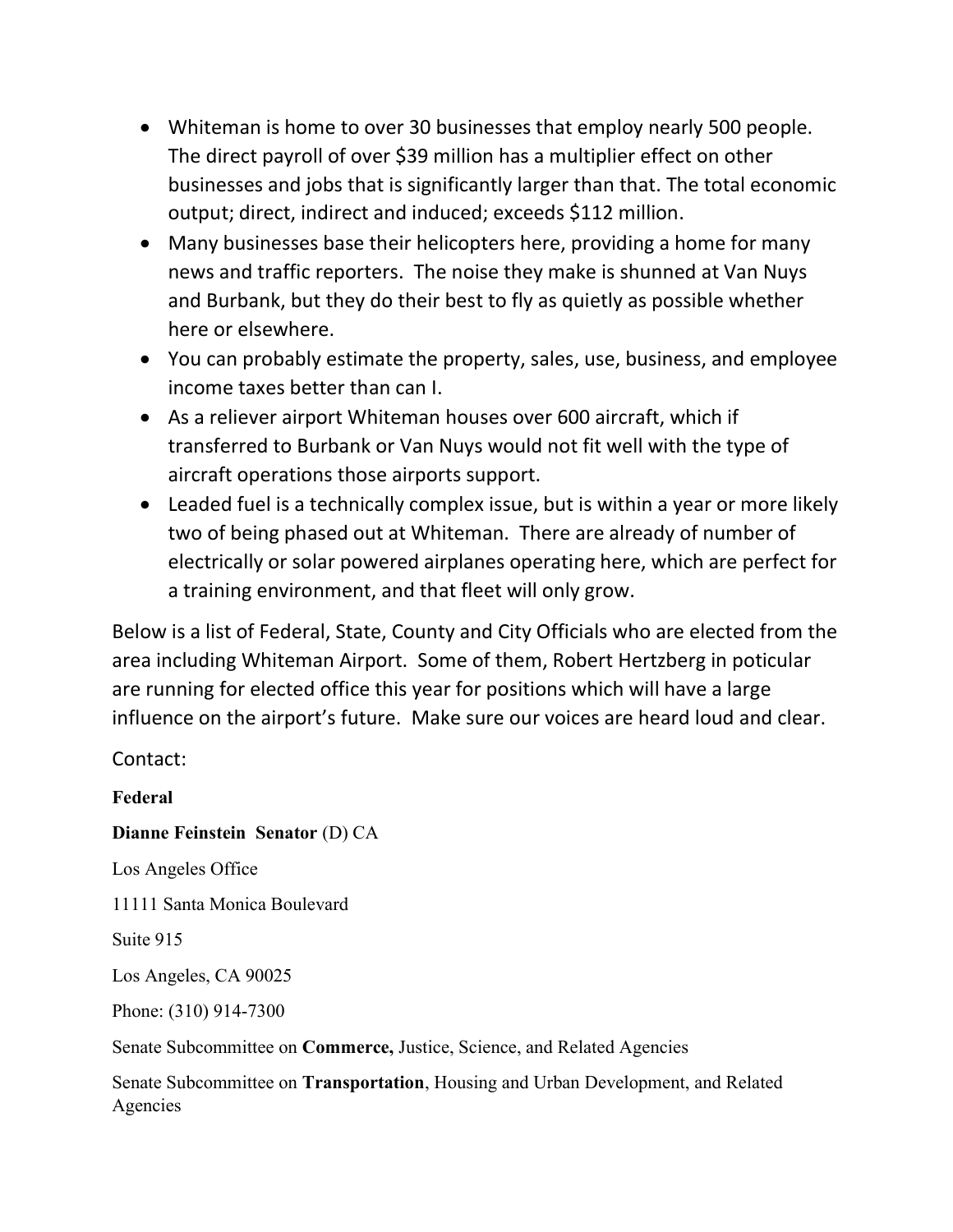#### Alex Padilla Senator (D) CA

Los Angeles Office 255 East Temple Street Edward R. Roybal Center and Federal Building, Suite 1860 Los Angeles, CA 90012 Phone: (310) 231-4494 Senate Subcommittee on Transportation and Infrastructure Senate Committee on Homeland Security and Governmental Affairs

Tony Cardenas Representative (D) CA-29 Panorama City Office 9612 Van Nuys Boulevard Suite 201 Panorama City, CA 91402 Phone: (818) 221-3718 House Subcommittee on Consumer Protection and Commerce

## California

Gavin Newsom Governor (D) CA

1303 - 10th Street

State Capitol, Suite 1173

Sacramento, CA 95814

(916) 445-2841

#### Bob Hertzberg State Senator (D) CA-18

Van Nuys Office

6150 Van Nuys Boulevard

Suite 400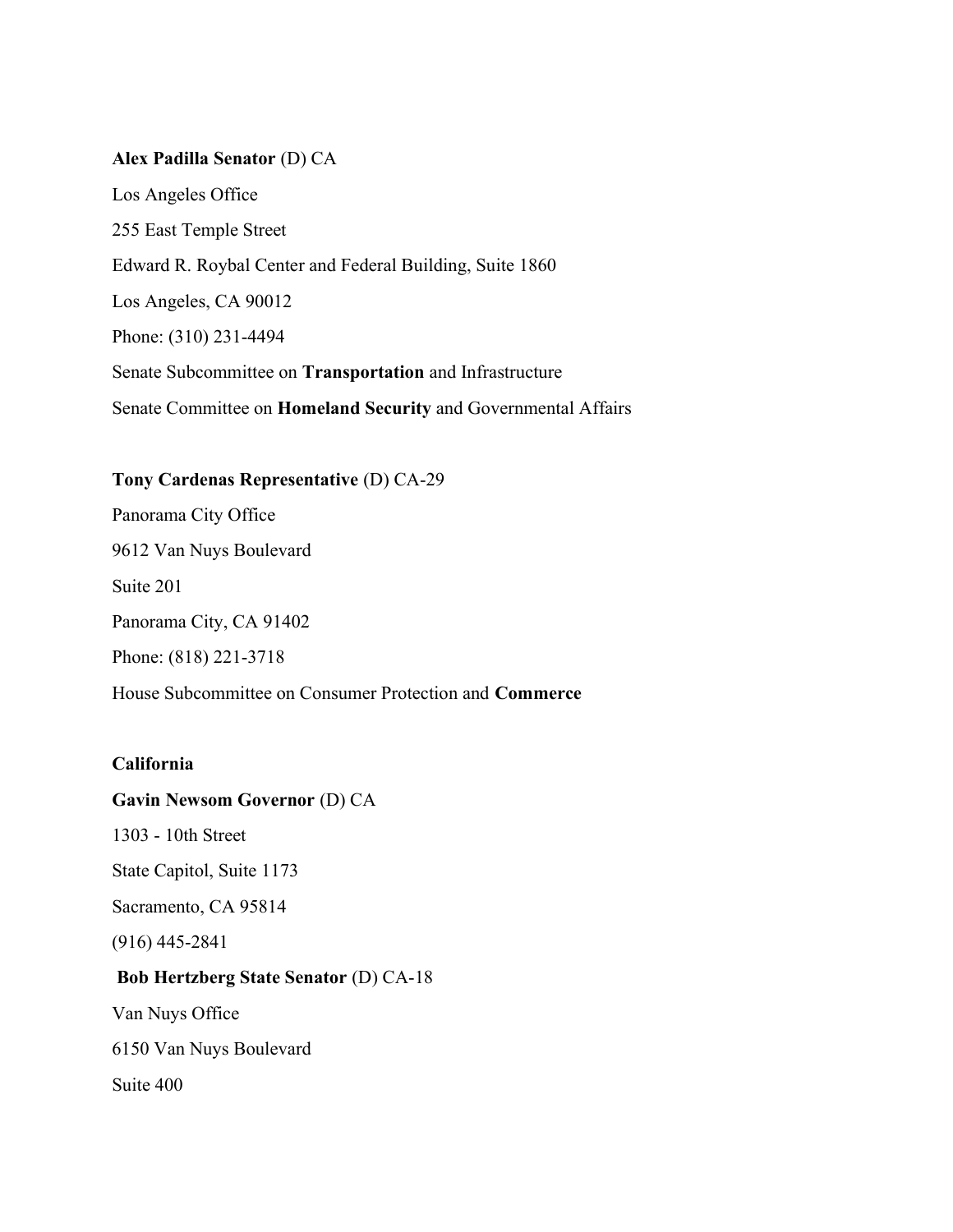Van Nuys, CA 91401 Phone: (818) 901-5588 Luz Rivas State Assemblymember (D) CA-39 Arleta Office 9300 Laurel Canyon Boulevard First Floor Arleta, CA 91331 Phone: (818) 504-3911 House Committee on Assembly Select Committee on the Non-Profit Sector House Committee on Assembly Select Committee on Emerging Technologies and Innovation House Committee on Assembly Select Committee on Career Technical Education and Building a 21st Century Workforce Joint Legislative Committee on Emergency Management House Subcommittee on Subcommittee No. 3 on Resources and Transportation House Committee on Assembly Select Committee on Jobs and Innovation in the San Fernando Valley

## Los Angeles County

Sheila Kuehl Board Chair Pro Tem (D) Los Angeles County Board of Supervisors District 3 500 West Temple Street Hall of Administration, Room 821 Los Angeles, CA 90012 (213) 974-3333

#### City of Los Angeles

Eric Garcetti Mayor (D) City of Los Angeles CA 200 North Spring Street City Hall, Room 303 Los Angeles, CA 90012